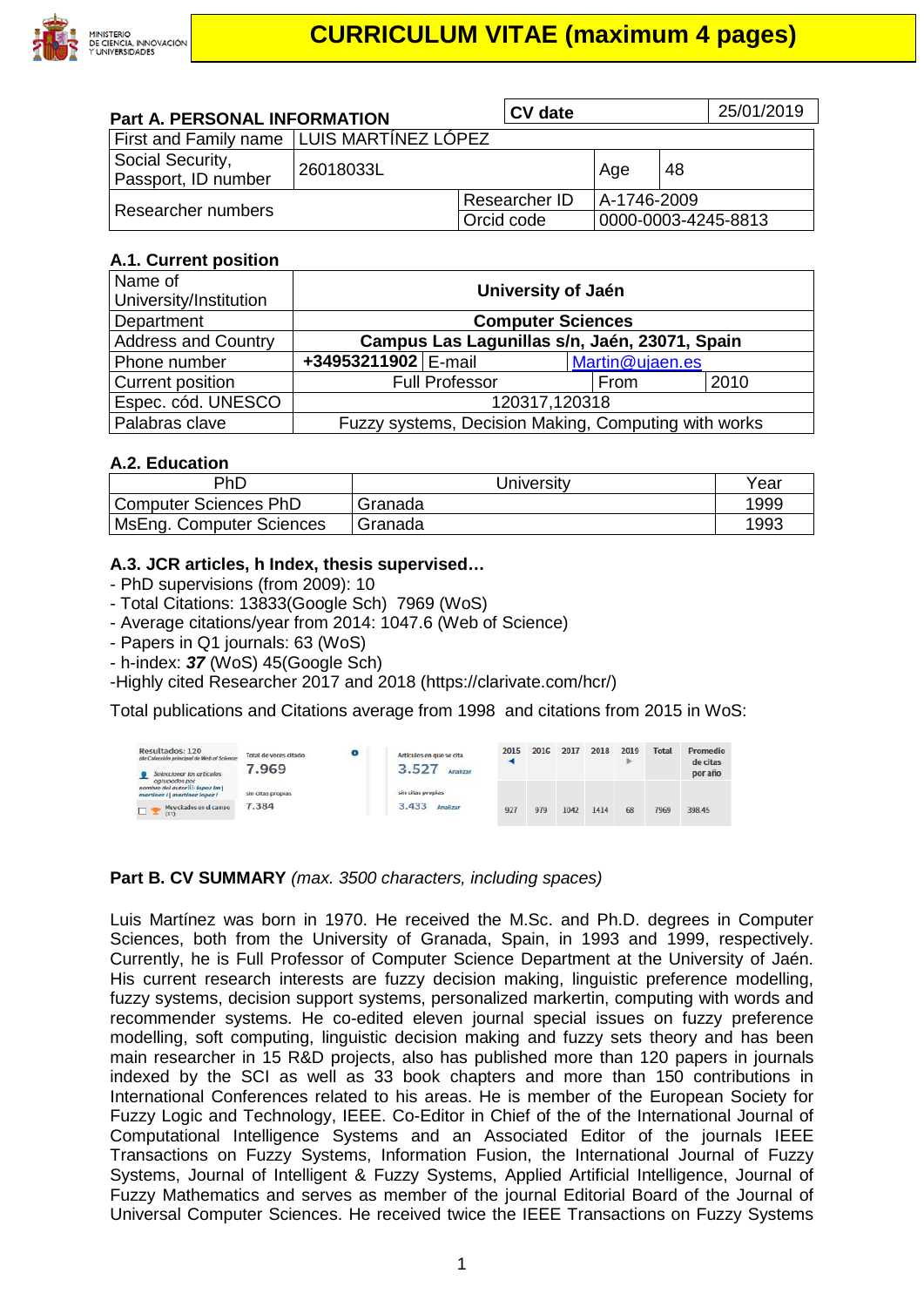

# **CURRICULUM VITAE (maximum 4 pages)**

Outstanding Paper Award 2008 and 2012 (bestowed in 2011 and 2015 respectively). And he is Visiting Professor in University of Technology Sydney, University of Portsmouth Isambard Kingdom Brunel Fellowship Scheme), in the Wuhan University of Technology (Chutian Scholar), Guest Professor in the Southwest Jiaotong University and Honourable professor in Xihua University both in Chengdu (China). Eventually, Eventually, he has been appointed as *[Highly Cited Researcher](https://clarivate.com/hcr/2017-researchers-list/#freeText=Martinez%2C%20Luis)* 2017 and [2018](https://feedback.hcr.clarivate.com/?utm_campaign=Validation_email_HCR_SAR_2018_email1&utm_medium=email&utm_source=Eloqua) in Computer Science according to the Web of Science.

## **Part C. RELEVANT MERITS**

## **C.1. Publications (top 25 most relevant publications 2015-2018)**

- **1. Journal Paper**. Jorge Castro, Jie Lu, Guangquan Zhang, Yucheng Dong, Luis Martínez Opinion Dynamics-Based Group Recommender Systems IEEE Transactions on Systems, Man, and Cybernetics: Systems, vol. 48, n.º 12. IEEE, pp. 2394-2406, 2018.
- **2. Journal Paper**. C-C. Li, R. M. Rodríguez, F. Herrera, L. Martínez and Y. Dong, "Consistency of hesitant fuzzy linguistic preference relations: An interval consistency index", Information Sciences, vol. 432: Elsevier, pp. 347 - 361, 2018.
- **3. Journal Paper**. H. Liu, L. Jiang and L. Martínez, "A dynamic multi-criteria decision making model with bipolar linguistic term sets", Expert Systems with Applications, vol. 95, pp. 104 - 112, 2018.
- **4.** Publicación en Revista Boris Yatsalo, Luis Martínez Fuzzy Rank Acceptability Analysis: A Confidence Measure of Ranking Fuzzy Numbers IEEE Transactions on Fuzzy Systems, vol. 26, n.º 6. pp. 3579-3593, 2018..
- **5. Journal Paper**. R. M. Rodríguez, Z.S. Xu and L. Martínez, "Hesitant fuzzy information for information fusion in decision making", Information Fusion, vol. 42, no. Supplement C, pp. 62 - 63, 2018.
- **6. Journal Paper**. Zhen-Song Chen, Kwai-Sang Chin, Luis Martínez, K.L. Tsui Customizing Semantics for Individuals with Attitudinal HFLTS Possibility Distributions IEEE Transactions on Fuzzy Systems, vol. 26. pp. 3452-3466, 2018
- **7. Journal Paper**. L-H. Yang, Y-M. Wang, J. Liu and L. Martínez, "A joint optimization method on parameter and structure for belief-rule-based systems", Knowledge-Based Systems, vol. 142, pp. 220 - 240, 2018.
- **8. Journal Paper**. C-C. Li, R. M. Rodríguez, L. Martínez, Y. Dong and F. Herrera, "Personalized individual semantics based on consistency in hesitant linguistic group decision making with comparative linguistic expressions", Knowledge-Based Systems, vol. 145: Elsevier, pp. 156-165, 2018.
- **9. Journal Paper**. Z-S. Chen, L. Martínez, K-S. Chin and K-L. Tsui, "Two-stage Aggregation Paradigm for HFLTS Possibility Distributions: A Hierarchical Clustering Perspective", Expert Systems with Applications, vol. 104, pp. 43–66, 08/2018
- **10. Journal Paper**. Cuiping Wei, Rosa María Rodríguez, Luis MartínezUncertainty Measures of Extended Hesitant Fuzzy Linguistic Term Sets IEEE Transactions on Fuzzy Systems, vol. 26, n.º 3. pp. 1763-1768, 2018.
- **11. Journal Paper** Rosa María Rodríguez, Álvaro Labella, Guy De Tré, Luis Martínez A large scale consensus reaching process managing group hesitation Knowledge-Based Systems, vol. 159, n.º 1. Elsevier, pp. 86-97, 2018.
- **12. Book**. Martínez L, Rodríguez RM, Herrera F (2015). The 2-tuple Linguistic Model. Computing with Words in Decision Making, Springer International Publishing, New York.
- **13. Journal Paper**. Castro-Gallardo, Jorge; Yera-toledo, Raciel; Martínez-López, Luis. 2017. An empirical study of natural noise management in group recommendation systems. Decision Support Systems. 94: 1-11. *IF:3.565 Quartile: Q1*
- **14. Journal Paper**.
- **15. Journal Paper**. Dong, Yucheng; Ding, Zhaogang; Martínez-López, Luis; Herrera-Triguero, Francisco. 2017. Managing consensus based on leadership in opinion dynamics. Information Sciences. 397-398: 187-205. *IF:4.305 Quartile: Q1*
- **16. Journal Paper**. Yera, Raciel; Martínez-López, Luis. 2017. Fuzzy Tools in Recommender Systems: A Survey. International Journal of Computational Intelligence Systems. 10: 776- 803. *IF:2 Quartile: Q2*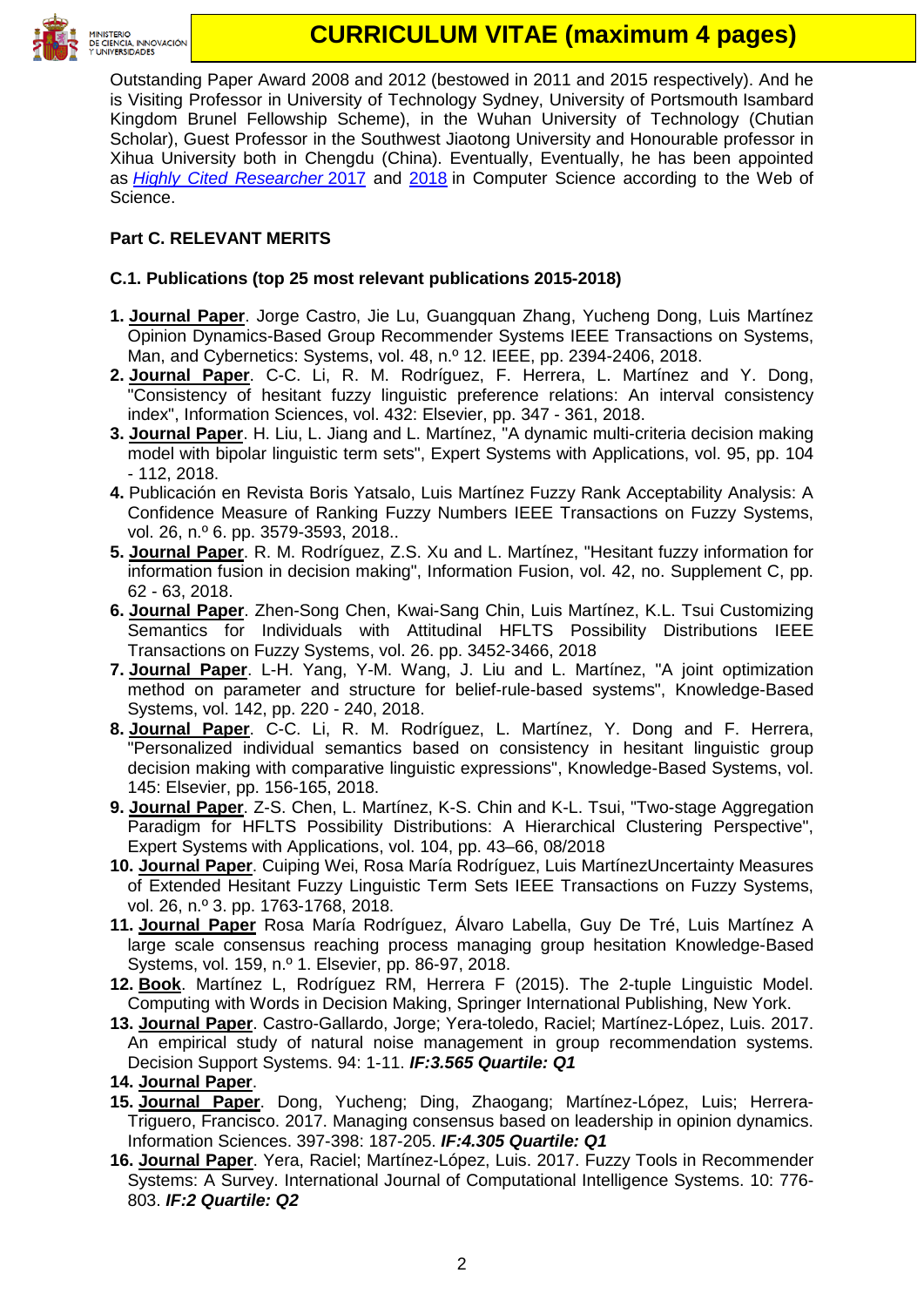

- **17. Journal Paper**. Yatsalo, Boris; Korobov, Alexander; Martínez-López, Luis. 2017.Fuzzy Multi-Criteria Acceptability Analysis: A new Approach to Multi-Criteria Decision Analysis under Fuzzy Environment. Expert Systems with Applications. 84: 262-271. *IF:3.768 Quartile: Q1*
- **18. Journal Paper** R. Yera, J. Castro and L. Martínez, "A fuzzy model for managing natural noise in recommender systems", Applied Soft Computing, vol. 40 , pp. 187–198, 03/2016. *IF:3.907 Quartile: Q1*
- **19. Journal Paper** J. Liu, R. M. Rodríguez and L. Martínez, "New Trends of Information Fusion in Decision Making", Information fusion, vol. 29: Elsevier, pp. 87-88, 2016. *IF:6.639 Quartile: Q1*
- **20. Journal Paper** R. M. Rodríguez, Á. Labella and L. Martínez, "An Overview on Fuzzy Modelling of Complex Linguistic Preferences in Decision Making", International Journal of Computational Intelligence Systems , vol. 9:pp. 81-94, 2016. *IF:2 Quartile: Q2*
- **21. Journal Paper** R. M. Rodríguez, B. Bedregal, H. Bustince, Y. Dong, B. Farhadinia, C. Kahraman, L. Martínez, V. Torra, Y.J. Xu, Z.S. Xu, et al., "A Position and Perspective Analysis of Hesitant Fuzzy Sets on Information Fusion in Decision Making. Towards High Quality Progress", Information Fusion, vol. 29, pp. 89-97, 2016. *IF:6.639 Quartile: Q1*
- **22. Journal Paper** L. Martínez and R. Marcos De Moraes, "Computational Intelligence Applications for Data Science", Knowledge Based Systems, vol. 67: Elsevier, pp. 1-2, 2015. *IF:4.396 Quartile: Q1*
- **23. Journal Paper** J. Castro, F. J. Quesada, I. Palomares and L. Martínez, "A Consensus-Driven Group Recommender System", International Journal of Intelligent Systems, vol. 30, no. 8, pp. 887–906, 2015. *IF:3.363 Quartile: Q1*
- **24. Journal Paper** R. Yera, Y. Caballero and L. Martínez, "Correcting noisy ratings in collaborative recommender systems", Knowledge-based Systems, vol. 76: Elsevier, pp. 96-108, 2015. *IF:4.396 Quartile: Q1*
- **25. Journal Paper** F. J. Quesada, I. Palomares and L. Martínez, "Managing experts behavior in large-scale consensus reaching processes with uninorm aggregation operators", Applied Soft Computing, vol. 35, pp. 873 - 887, 2015. *IF:3.907 Quartile: Q1*

## **C.2. Research projects and grants**

- **1.** H2020 734355: The use of computational techniques to Improve compliance to reminders within smart environments. IP: C. Nugent (University of Ulster). 1.084.500,0 EUR
- **2.** TIN2015-66524-P: Procesos de consenso inteligentes para toma de decisiones en grupo bajo Incertidumbre. Ministerio de Economía y Competitividad. Martínez-López, Luis (Universidad de Jaén). IP: Luis Martínez López. 2016-2018. 51000 EUR.
- **3.** EU FP7 545867-EM-1-2013-1-DE-ERA MUNDUS-EMA21 Network EUREKA SD Enhancement of University Research and Education in Knowledge Areas useful for Sustainable Development. IP J. Marx (University of Oldenburg). 4.294.100,00 €
- **4.** TIN2012-31263: Toma de Decisiones Estratégicas Inteligentes en Contextos de Incertidumbre. Ministerio de Economía y Competitividad. Martínez-López, Luis (Universidad de Jaén). IP: Luis Martínez López. 2013-2015. 34380 EUR.
- **5.** TIN-2009-08286: Información Lingüística En Procesos De Análisis De Decisión. Modelo De Preferencias y Aplicaciones. Plan Nacional I+D. IP: Luis Martínez López. Desde 01/01/2010. 91.300 €.
- **6.** TIN-2006-02121:Modelos de Decisión con Incertidumbre en Contextos Heterogeneos de Información. Aplicación a Procesos de Evaluación en Entornos On-Line Plan Nacional I+D. IP: Luis Martínez López. Desde 01/10/2006. 61.044,5 €.
- **7.** TIC-2002-03348: Modelado Flexible de Preferencias en Toma de Decisiones. Aplicaciones en Entornos On-Line: Sistemas de Recomendación. Otros Programas del MICYT. IP: Luis Martínez López. Desde 05/11/2002. 31.280 €.

## **C.3. Contracts**

- **1** Assessor for EQA CERTIFICADOS I+D+I , S.L. From 01/01/2012. 4500€
- **2** A bayesian net and development of a simulation system for life expectancy in lung